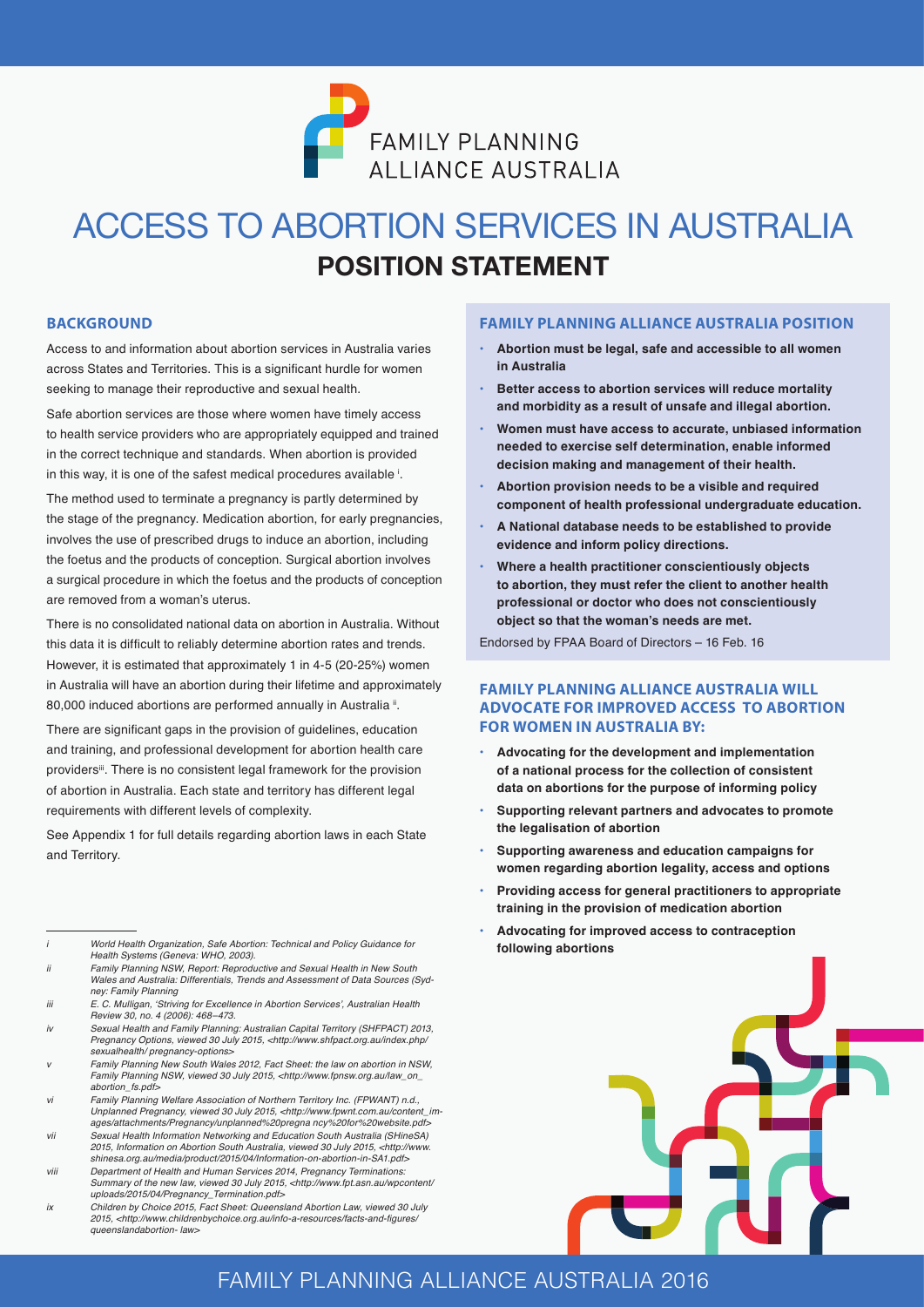# APPENDIX 1

### **ABORTION LAWS IN EACH STATE AND TERRITORY**



#### **AUSTRALIAN CAPITAL TERRITORY**

Since decriminalisation in 2002, abortion in the ACT is regulated as a health service, and is legal if provided:

- **• by registered medical practitioner**
- **• in an approved medical facility (approved by Minister of Health)**

ACT legislation does not impose a limit or restriction on gestation. In practice, however, services for abortion are only available up to 15 weeks gestation for surgical abortion or 9 weeks gestation for medical abortion. ACT law also specifies that no person is required to assist in or perform an abortion.

*Legislation: Health Act 1993 (ACT)*



#### **WESTERN AUSTRALIA**

Legal up to 20 weeks with informed consent and must be carried out by a qualified doctor. Beyond 20 weeks, women must gain support of two out of 6 appointed doctors from a panel appointed by Minister for Health (woman must have severe medical condition to justify termination). Women under 16 must involve a parent/guardian in decision making, but final decision is ultimately made by the pregnant woman.

*Legislation: Acts Amendment (Abortion) Act 1998, section 119; Health Act 1911, sections 334 and 335.*



#### **NEW SOUTH WALES**

Abortion is a crime for women and doctors (women are not entitled to an abortion on demand). The exception is when a doctor believes that the woman's physical/mental health is in serious danger due to pregnancy and they must consider social, economic and physical risks to the woman in the absence of a safe abortion. If a woman is deemed to require an abortion, NSW law allows for terminations up to 18-20 weeks gestation. Women must give informed consent for the termination to be performed. Women under 16 years can provide valid consent without the parent/guardian being consulted if the doctor deems the woman mature enough to understand the implications of terminating a pregnancy. Women with an intellectual disability have the same rights as women who are under 16 years of age.

*Legislation: NSW Crimes Act 1900, sections 82, 83, 84.*



#### **NORTHERN TERRITORY**

Legal up to 14 weeks if 2 doctors (including a gynaecologist) agree that the woman's physical/mental health are under threat, or if there is a serious foetal abnormality. The abortion must be performed in a hospital with the woman's consent. If the woman is under 16, the hospital requires consent from a parent/guardian. Legal up to 23 weeks in case of emergency.

Legislation: Medical Services Act, section 11.

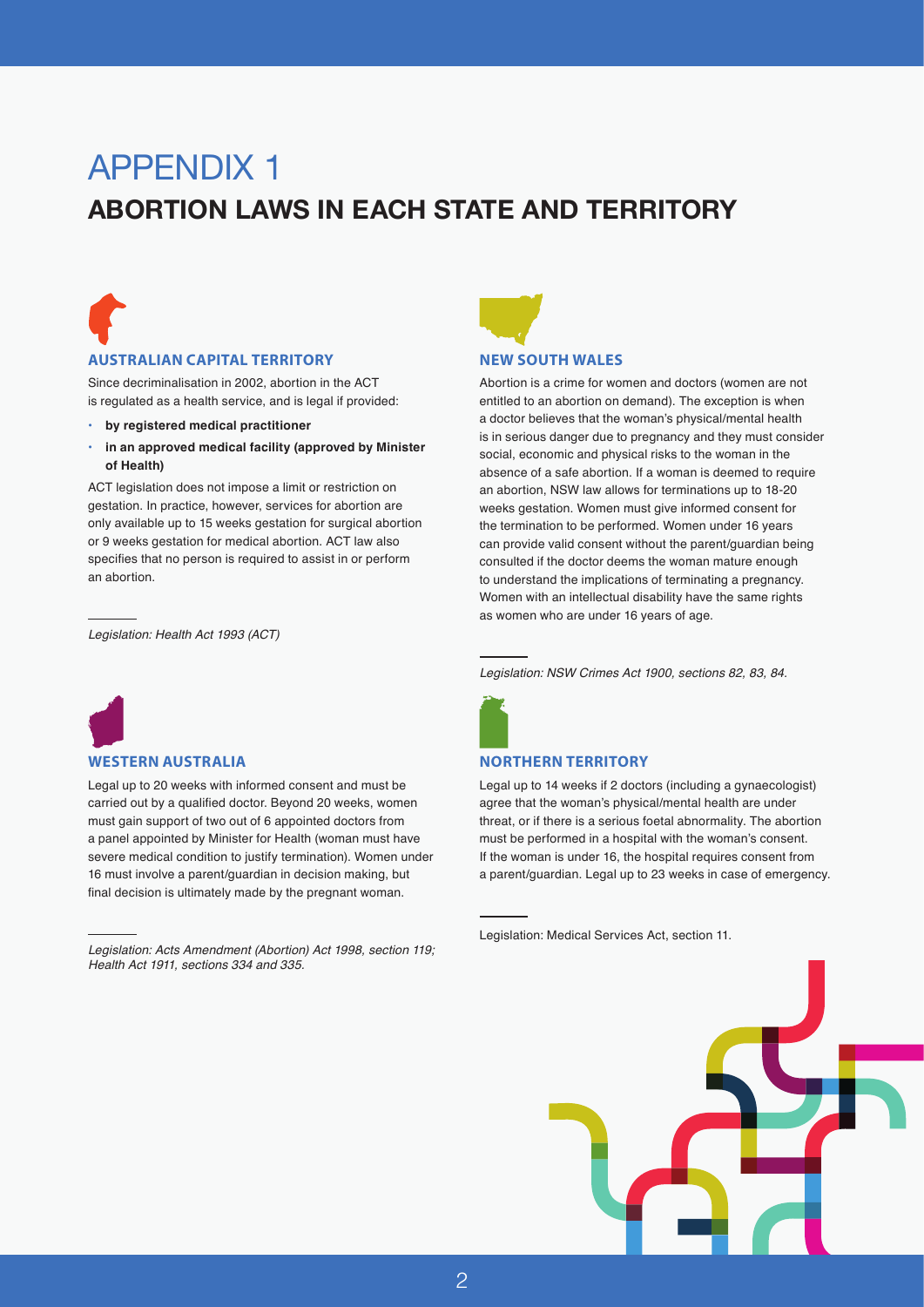

#### **SOUTH AUSTRALIA**

Legal given that a medical assessment has been performed (requirement). For women who are 16 years old or younger, parental or guardian consent is required, however if circumstances are such that the woman feels they cannot discuss their pregnancy with parents/guardians, services are available to assist with individual cases (counselling, social workers, doctors). Abortions are performed in a hospital or at the Pregnancy Advisory Centre up to 12 weeks without doctor's referral. Although they are more complicated than early gestation, abortions between 14-20 weeks gestation are also provided at the Pregnancy Advisory Centre.



#### **QUEENSLAND**

Abortion is currently contained in the Queensland Criminal Code 1899, and both women for whom the abortion is performed, and the doctor providing it, can be criminally prosecuted. Women can be jailed for 7 years and doctors for up to 14 years. Suppliers of any noxious substances that can result in a miscarriage could also be jailed for 3 years. The exception for when an abortion is legal is when a doctor believes that the woman's physical/mental health is in serious danger due to pregnancy, and they consider the physical, mental and economic circumstances of the woman.

*Legislation: Criminal Code 1899, sections 224, 225 and 226.*

*Legislation: Criminal Law Consolidation Act 1935 (amended 1969), sections 81(1), 81(2) and 82.*



#### **TASMANIA**

Before the end of 16 weeks gestation, a woman can legally terminate a pregnancy by giving consent to a medical doctor who can perform the abortion. The woman does not need a referral, and is not required to seek counselling regardless of gestation period. Beyond 16 weeks, the doctor may provide an abortion if there is a greater risk of injury to the woman's physical/mental health. A second doctor must be consulted and agree, and at least one of these doctors has to be a specialist in obstetrics or gynaecology (post 16 weeks only). The doctors must consider the woman's physical, psychological, economic and social circumstances. If a doctor who has been approached for an abortion has a conscientious objection to abortions, they are required by law to refer women to alternative clinics that offer information about all pregnancy options. In an emergency situation where the woman's life is at stake, or there is a risk of serious physical injury, all doctors, nurses and midwives are required to terminate a pregnancy if necessary. It is illegal for women accessing terminations to be protested against, intimidated or harassed within 150m 'Access Zone' of a clinic/ service. It is also illegal for recordings to be taken/distributed of women accessing these services without their consent.



#### **VICTORIA**

The Abortion Law Reform Act 2008 decriminalised abortion and determined guidelines for when abortions can take place. Although services beyond 17 weeks gestation are limited, abortions are available upon demand (with the woman's consent) throughout Victoria. Beyond 24 weeks gestation, two doctors must agree to the abortion being appropriate and they must consider the woman's medical, current and future physical, psychological and social circumstances. Conscientious objection by any doctor must not hinder a woman's access to all pregnancy options, including abortion. Doctors are required by law to provide referrals to doctors who will perform an abortion. Any nurses and doctors who are treating a pregnant woman in an emergency must perform an abortion if it is deemed appropriate in order to protect the woman's life or prevent serious physical injury. The Public Health and Wellbeing Amendment (Safe Access Zone) Bill 2015 was passed in the Victorian Parliament in November 2015. The Bill supports women's reproductive health choices by ensuring that all women can access health services that provide abortions without fear, intimidation, harassment or obstruction.

*Legislation: Reproductive Health (Access to Terminations) Bill 2013.*

*Legislation: Abortion Law Reform Act 2008; Public Health and Wellbeing Amendment (Safe Access Zone) Bill 2015.*